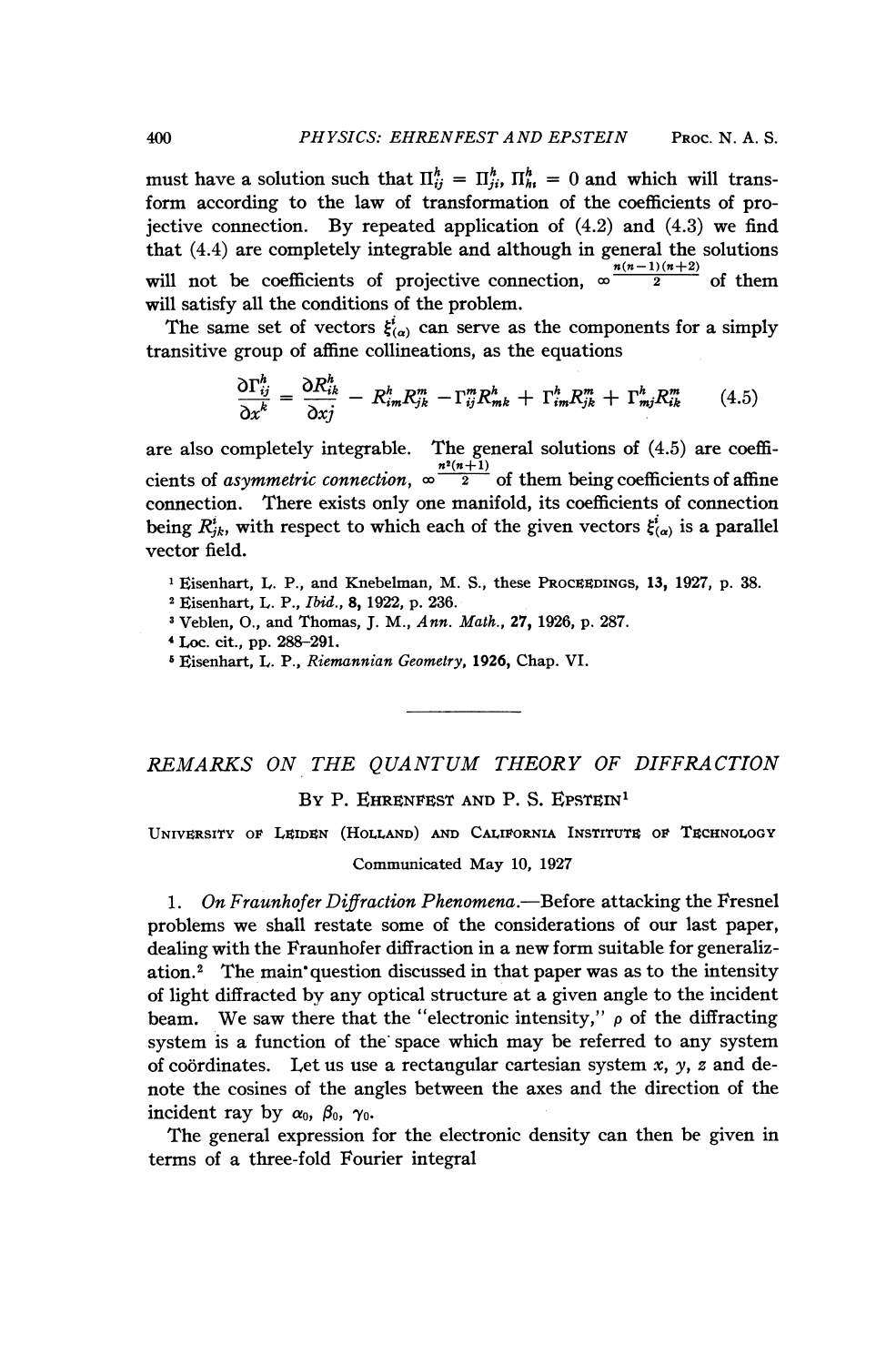$$
\rho(x, y, z) = \int_{-\infty}^{+\infty} d\omega_1 \int_{-\infty}^{+\infty} d\omega_2 \int_{-\infty}^{+\infty} A_{\omega_1 \omega_2 \omega_3} \cos (\omega_1 x + \omega_2 y + \omega_3 z - \delta_{\omega_1 \omega_2 \omega_3}) d\omega_3, \quad (1)
$$

where

where  
\n
$$
A_{\omega_1 \omega_2 \omega_3} e^{i \delta_{\omega_1 \omega_2 \omega_3}} = \frac{1}{8\pi^3} \int_{-\infty}^{+\infty} du \int_{-\infty}^{+\infty} dv \int_{-\infty}^{+\infty} \rho(u, v, w) \cos{(\omega_1 u + \omega_2 v + \omega_3 w)} dw.
$$
\n(2)

This means that the actual electronic density can be always built up by a superposition of a three-fold infinitv of sinusoidal elementary lattices. Each elementary lattice consisting of uniform plane layers perpendicular to the direction  $(\omega_1 x + \omega_2 y + \omega_3 z)/\sqrt{\omega_1^2 + \omega_2^2 + \omega_3^2}$ .<br>On the other hand we have seen in section 3 of the paper referred to that,

from a classical point of view, the mean amplitude of the secondary radiation emitted in a direction  $\alpha$ ,  $\beta$ ,  $\gamma$  is the modulus of

$$
S(\alpha, \beta, \gamma) = C \int_{-\infty}^{+\infty} dx \int_{-\infty}^{+\infty} dy \int_{-\infty}^{+\infty} \rho e^{i\frac{2\pi}{\lambda} [x(\alpha - \alpha_0) + y(\beta - \beta_0) + z(\gamma - \gamma_0)]} dz. \tag{3}
$$

We see that the expressions of  $A$  and  $S$  become identical (apart from the constant  $C$ ), when

$$
\omega_1 = 2\pi(\alpha - \alpha_0)/\lambda, \quad \omega_2 = 2\pi(\beta - \beta_0)/\lambda, \quad \omega_3 = 2\pi(\gamma - \gamma_0)/\lambda. \quad (4)
$$

This means that out of our infinity of lattices only that one is responsible for the reflected beam (3) for which the coefficients  $\omega_1$ ,  $\omega_2$ ,  $\omega_3$  satisfy relations (4). In fact, let us consider the special case when our structure is of such a constitution that  $A$  has a finite value only for the arguments (4) and is zero for all other values of  $\omega_1$ ,  $\omega_2$ ,  $\omega_3$ . From the comparison of (2) and (3) it follows that the diffracted intensity will have a finite value only for the direction  $\alpha$ ,  $\beta$ ,  $\gamma$  and will vanish for all other directions. The general case can be regarded as a superposition of such special cases, so that each elementary lattice throws its whole intensity in only one direction.

It is useful to adapt the system of coordinates to the direction of the diffracted ray under consideration. Let us consider the directions of the primary and the secondary ray as known and including an angle  $2\varphi$ , and let us choose as  $x$ -axis the bisectrix of the angle between the secondary ray and the negative direction of the primary, as y-axis the bisectrix of the adjacent angle (between the positive directions of the primary and the secondary ray) and as z-axis the perpendicular to x and  $\gamma$ . We will have then  $\alpha = \cos \varphi$ ,  $\alpha_0 = -\cos \varphi$ ,  $\beta = \beta_0 = \sin \varphi$ ,  $\gamma = \gamma_0 = 0$ . Equations (4) take the form 1<br>  $\omega_1 = 4\pi \cos \varphi / \lambda, \qquad \omega_2 = 0, \quad \omega_3 = 0$ 

$$
\omega_1 = 4\pi \cos \varphi/\lambda, \qquad \omega_2 = 0, \quad \omega_3 = 0 \tag{5}
$$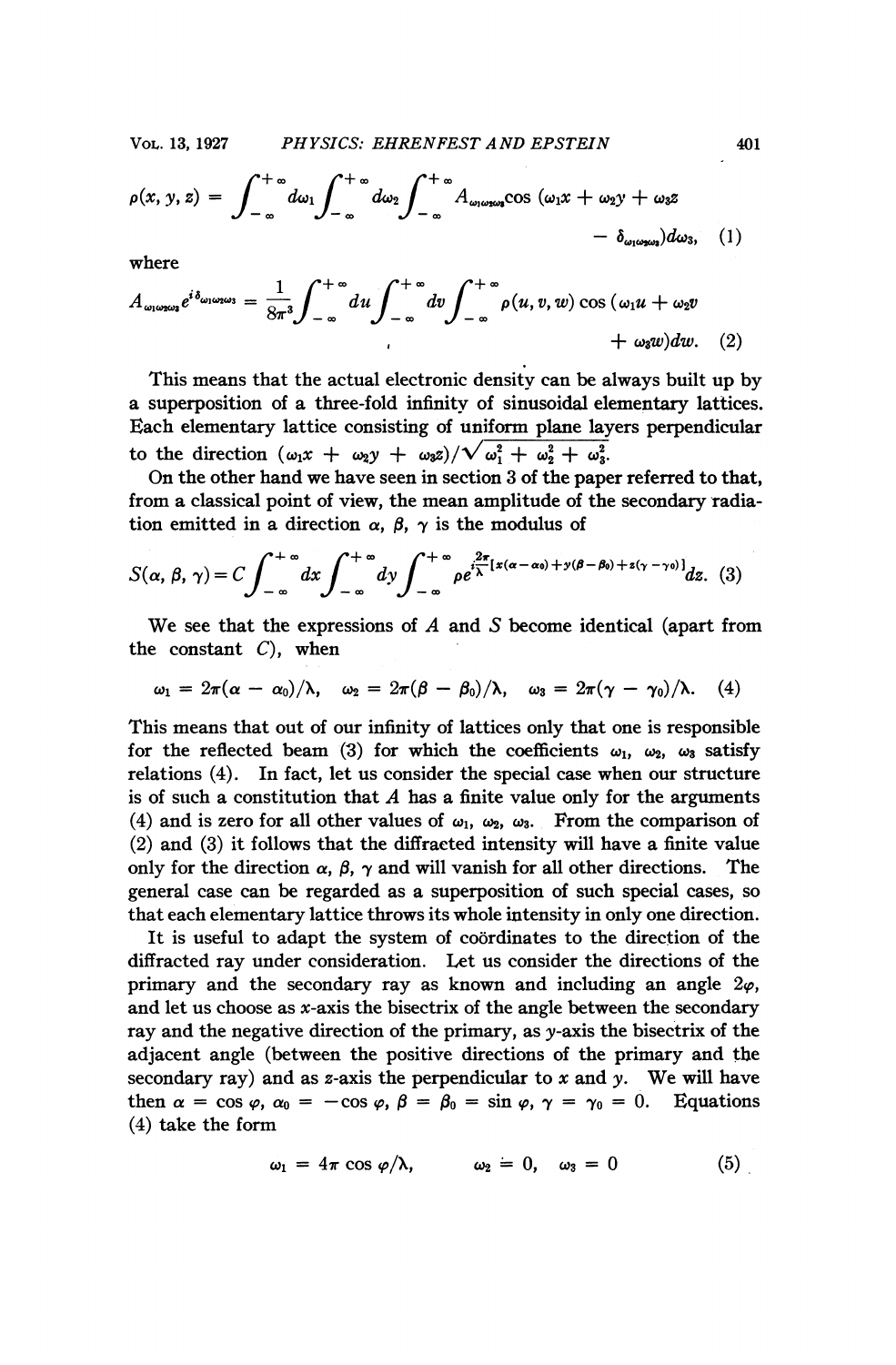This means that the plane layers of the responsible lattice are at right angles to the  $x$ -axis and in a position with respect to the primary and secondary ray corresponding to a regular reflection from those layers. The spacing a of this lattice is connected with  $\omega_1$  by the relation  $2\pi/a = \omega_1$ and satisfies, therefore, the Bragg relation

$$
2a\,\cos\,\varphi\,=\,\lambda.\tag{6}
$$

The expression (3) for the reflected intensity assumes the simpler form

$$
S = C \int_{-\infty}^{+\infty} dx \int_{-\infty}^{+\infty} dy \int_{-\infty}^{+\infty} \rho e^{i\omega_1 x} dz. \tag{7}
$$

It was shown in paper I (section 2) that in the act of reflection the  $x$ component of the momentum carried by the light wave is changed bv the amount  $h/a$  for every energy quantum  $h\nu$ .

2. Fresnel Diffraction from the Classical Point of View.—We shall use the same degree of accuracy that is used in most text books<sup>3</sup> developing the Huyghens principle. That is, we shall assume that the amplitude of the primary wave at a distance r from the source of light O is given by  $e^{ikr}/r$ . If this wave falls on a diffracting structure having the electronic density  $\rho$ , every element of this structure becomes a secondary source emitting light according to the same law. In a second point  $O'$  the intensity of the scattered or diffracted light is, therefore, represented by the modulus of the well-known expression

$$
S = C \int \int \int \frac{e^{i\frac{2\pi}{\lambda}(r+r')}}{rr'} \rho dx \, dy \, dz \tag{8}
$$

where r denotes the distance from  $O$  to the scattering element dx dy dz, r' the distance from that element to  $O'$ , and where the integral is to be extended over the whole volume of the diffracting structure.

We can construct an analogy with formula (7) of the last section if we introduce instead of the cartesian coordinates  $x$ ,  $y$ ,  $z$  a new system of curvilinear variables, so that  $r + r' = \xi$  is one of them. This can be done in the following way. Let us denote the distance  $OO'$  by f, let us choose the origin of the cartesian system in the middle of that distance, and the x-axis coinciding with the line  $OO'$ . The new coordinates  $\xi$ ,  $\eta$ ,  $\varphi$  will then be given by the relations

$$
x = \frac{1}{2f} \xi \eta, \quad y = \frac{1}{2f} \sqrt{\xi^2 - f^2} \cdot \sqrt{f^2 - \eta^2} \cos \varphi,
$$
  

$$
z = \frac{1}{2f} \sqrt{\xi^2 - f^2} \cdot \sqrt{f^2 - \eta^2} \sin \varphi.
$$
 (9)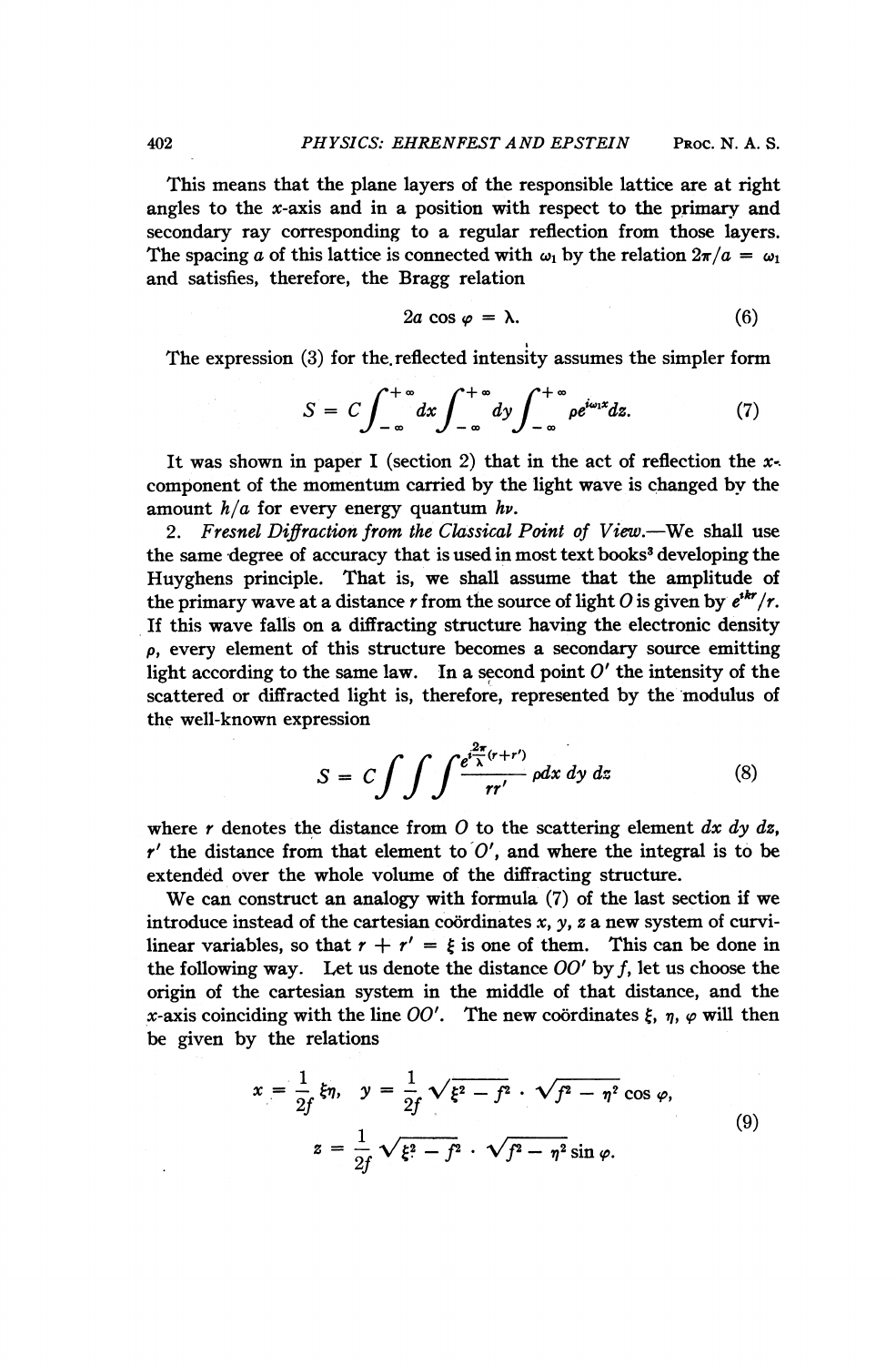The surfaces  $\xi$  = const. are a family of confocal stretched ellipsoids of rotation while the surfaces  $\eta$  = const. are the orthogonal family of confocal hyperboloids. We have further

$$
\xi = r + r', \qquad \eta = r - r' \tag{10}
$$

The line elements in the respective directions  $\xi$ ,  $\eta$ ,  $\varphi$  are given by

$$
ds_{\xi} = \frac{1}{2} \sqrt{\frac{\xi^2 - \eta^2}{\xi^2 - f^2}} d\xi, \qquad ds_{\eta} = \frac{1}{2} \sqrt{\frac{\xi^2 - \eta^2}{f^2 - \eta^2}} d\eta, ds_{\varphi} = \frac{1}{2f} \sqrt{\xi^2 - f^2} \cdot \sqrt{f^2 - \eta^2} d\varphi.
$$
 (11)

The volume element, correspondingly,

$$
dV = \tau(\xi, \eta, \varphi) d\xi \, d\eta \, d\varphi = \frac{1}{8f} (\xi^2 - \eta^2) d\xi d\eta \, d\varphi. \qquad (12)
$$

Finally the angle  $\psi$  between r and the normal to the ellipsoid  $\xi$  = const.

$$
\cos \psi = \sqrt{\frac{\xi^2 - f^2}{\xi^2 - \eta^2}}.
$$
 (13)

With these substitutions  $\tau/rr' = 1/2f$ , so that (8) becomes

$$
S = \frac{C}{2f} \int_{f}^{+\infty} d\xi \int_{-f}^{+f} d\eta \int_{0}^{2\pi} \rho e^{i\frac{2\pi}{\lambda} \xi} d\varphi.
$$
 (14)

The analogy with the case of the last section is a far reaching one. As there by formula (1), we can represent  $\rho$  by a Fourier expression. The only difference is that, due to the finite variability of  $\eta$  (from  $-f$  to  $+f$ ) and  $\varphi$  (from 0 to  $2\pi$ ), two of the integrations must be replaced by summations:

$$
\rho(\xi,\,\eta,\,\varphi) \,=\, \int_{-\infty}^{+\infty} d\,\omega_1 \sum_{-\infty}^{+\infty} n_2 \sum_{-\infty}^{+\infty} n_3 A_{\omega_1 n_2 n_3} \cos\left(\omega_1 \xi + \frac{\pi}{f} \, n_2 \eta \,+\, n_3 \varphi \,-\, \delta_{\omega_1 n_3 n_3}\right) \tag{15}
$$

$$
A_{\omega_1 n_2 n_3} - e^{i\delta_{\omega_1 n_2 n_3}} = \frac{1}{8\pi^2 f} \int_{-\infty}^{+\infty} du \int_{-f}^{+f} dv \int_0^{2\pi} \rho(u,v,w_1) e^{i(\omega_1 u + \frac{\pi}{f} n_2 v + n_3 w)} dw.
$$
\n(16)

Again we see that the distribution of density can be represented by superposition of a three-fold infinity of curved elementary lattices. The comparison of (16) and (14) shows, in close analogy to section 1, that for the secondary pencil only that elementary lattice is responsible for which

$$
\omega_1 = 2\pi/\lambda, \qquad n_2 = 0, \qquad n_3 = 0. \tag{17}
$$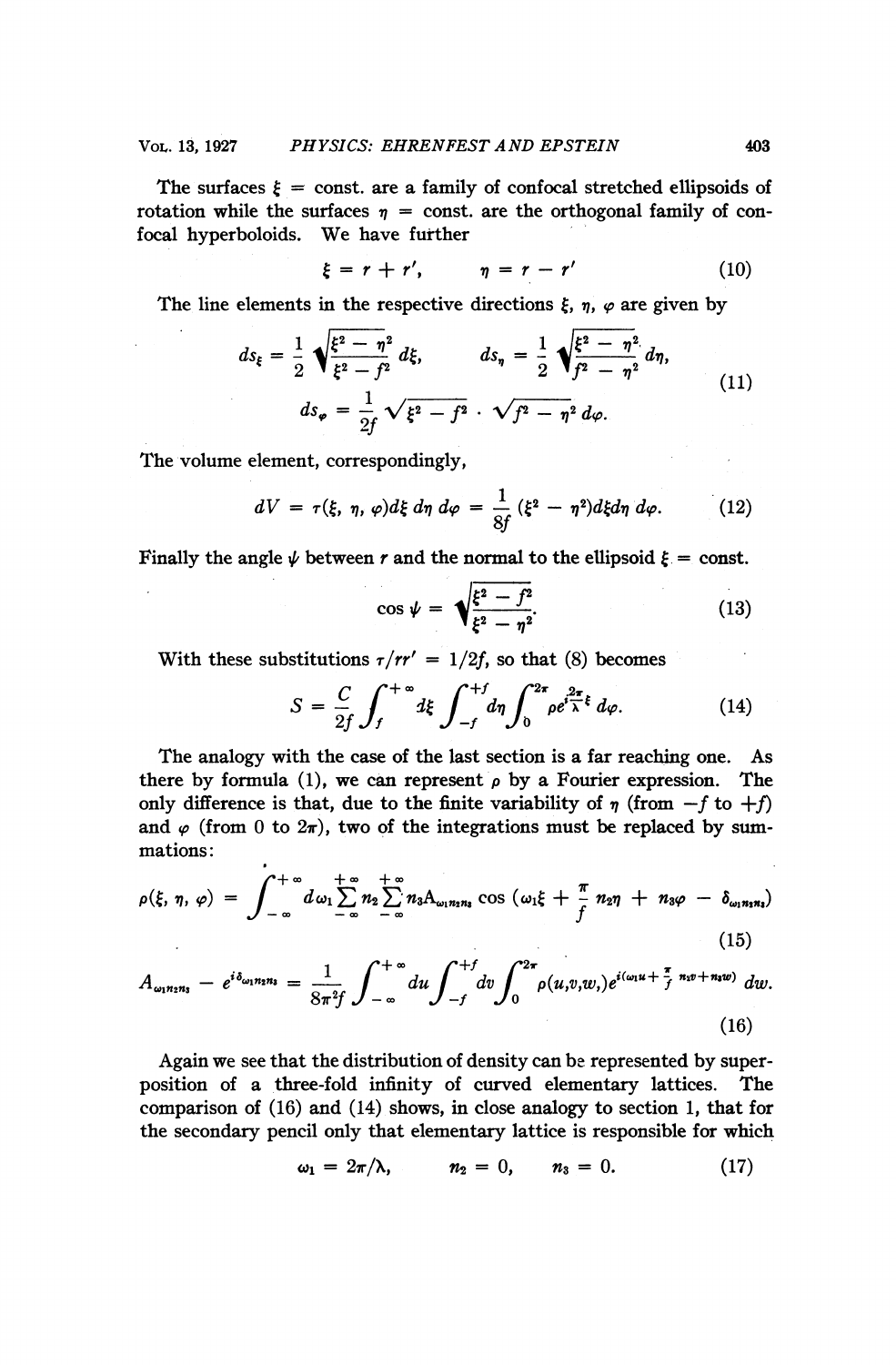This means that the responsible lattice represents a sinusoidal succession of uniform layers characterized by the condition  $\xi$  = const. That is, the layers are ellipsoids of rotation having all the common focal line 00'. As the spacing of a lattice is given by the relation  $\omega = 2\pi/a$  we see that in this case

$$
a = \lambda. \tag{18}
$$

From layer to layer the parameter  $\xi$  increases by a constant amount, equal to the wave-length. Such a lattice has the property of converting a divergent wave emitted in  $\hat{O}$  into one converging toward  $\hat{O}'$ .

3. Momentum of the Primary and Secondary Waves.—In this section we shall carry the analogy with the Fraunhofer case still farther and show that in the act of reflection from our ellipsoidal lattice there prevails a transformation of momentum quite similar to that discovered by Duane for the plane lattice. We shall call  $\xi$ -momentum the Lagrangean momentum conjugated with the variable  $\xi$ . The amount of  $\xi$ -momentum carried by the primary wave can be found in the following way. Let us consider an element  $d\sigma$  of one of the ellipsoids  $\xi$  = const. and let us ask how much  $\xi$ -momentum  $d\rho_k$  passes through it in the short time dt, due to the primary wave motion. If this element of area suddenly became perfectly absorbing, it would absorb all of the radiation falling on it and acquire, in this way, the momentum  $d p<sub>\xi</sub>$  in the time dt. As the momentum is the time integral of a force, we have

$$
d p_{\xi} = f_{\xi} dt \tag{19}
$$

if we denote by  $f_{\xi}$  the Lagrangean generalized force exercised by the primary wave on the absorbing element. If under the action of this force the element is displaced in the direction  $\xi$  so that the parameter  $\xi$ experiences an increase  $d\xi$ , the work of the force is given by

$$
dW = f_{\xi}d\xi. \tag{20}
$$

On the other hand, the same work in terms of the ordinary cartesian force  $F<sub>ε</sub>$  acting on the element in the normal direction, due to the light pressure, will be

$$
dW = F_{\mathfrak{k}} ds_{\mathfrak{k}}.\tag{21}
$$

Comparing the two expressions for dW we find  $f_{\xi} = F_{\xi} ds_{\xi}/d\xi$  and

$$
d p_{\xi} = F_{\xi} dt \, ds_{\xi} / d \xi. \tag{22}
$$

The force  $F_{\xi}$  is known in theory of light pressure<sup>4</sup> to be  $F_{\xi}dt =$ cos  $\psi dE/c$ , where dE denotes the energy falling on the area do in the time dt and  $\psi$  the angle with the normal as in (13). It follows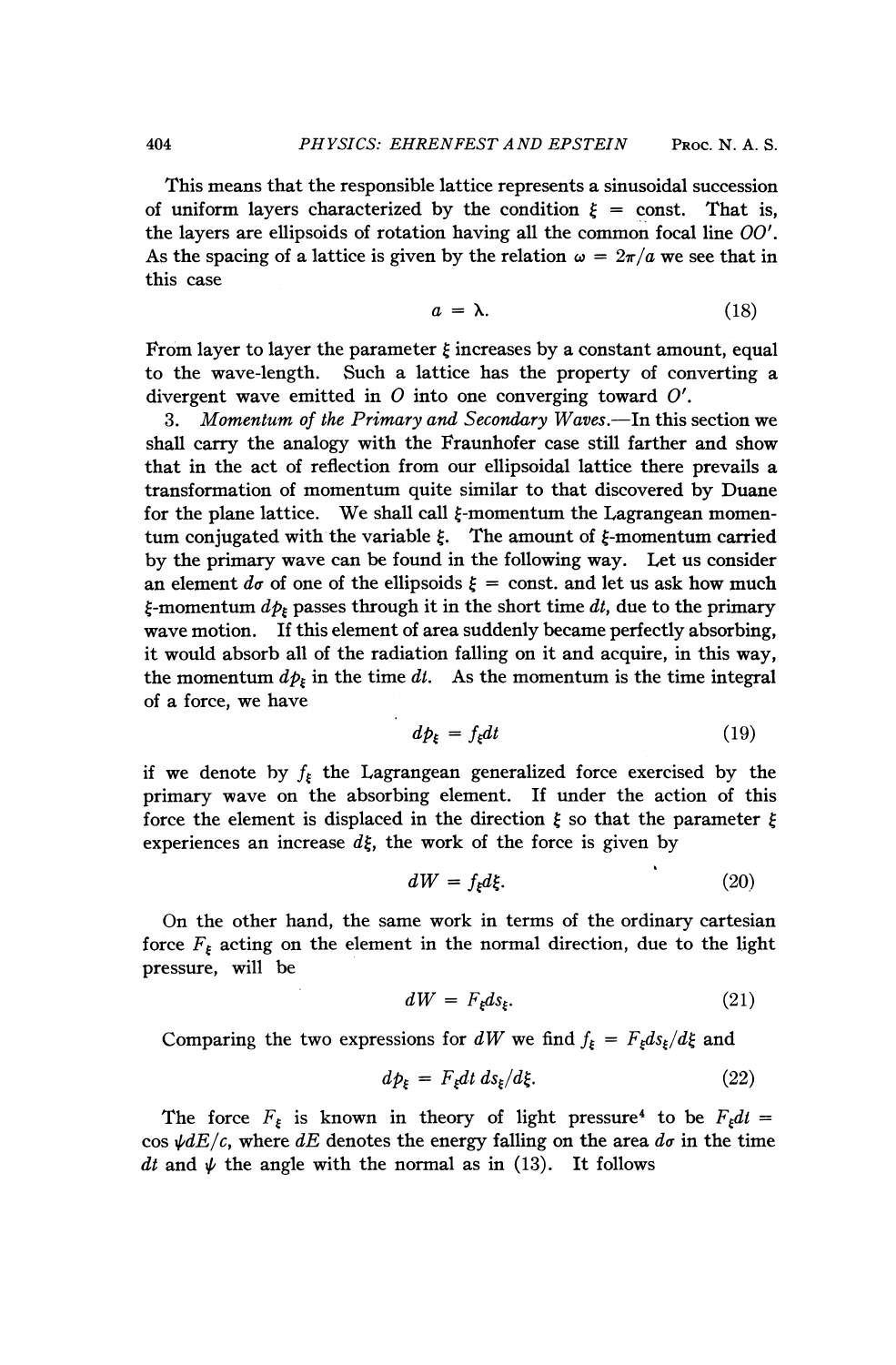$$
d p_{\xi} = \frac{\cos \psi}{c} \frac{ds_{\xi}}{d\xi} dE. \tag{23}
$$

Formulae (11) and (13) of section 2 show us that  $\cos \psi \, ds_t/d\xi = \frac{1}{2}$ , so that

$$
d p_{\xi} = dE/2c. \tag{24}
$$

As this relation is true for any pencil, it is true for any finite portion of the primary wave:

$$
\rho_{\xi} = E/2c. \tag{25}
$$

This is a portion of the primary wave having an energy  $E$  carries a t-momentum proportional to this energy, the constant of proportionality being  $1/2c$ .

Turning from the primary wave to the secondary, we notice that the conditions in the latter have a perfect symmetry with those in the former, the only difference being that the secondary wave is a convergent one so that the  $\xi$ -momentum has the opposite sign. We can, therefore, write

$$
p'_{\xi} = -E/2c. \tag{26}
$$

If the energy  $E$ , originally contained in the primary wave, by reflection from the elements of the grating, goes over to the convergent secondary wave, this act of reflection is connected with a change of  $\xi$ -momentum  $p_{\xi} - p'_{\xi} = E/c$ . In the special case, when we consider an amount of reflected energy  $E = h\nu$ , we have

$$
\Delta p_{\xi} = h\nu/c = h/\lambda. \tag{27}
$$

We have seen in section 2 that  $\gamma = a$ : the wave-length is equal to the spacing of the responsible lattice. The last relation, therefore, can be written

$$
\Delta p_{\xi} \cdot a = h \tag{28}
$$

in which form it shows a complete analogy with Duane's rule for the change of translatory momentum in the case of the Fraunhofer diffraction.

4. Interpretation in Terms of Light Quanta.-Let us regard the problem sketched in the beginning of section 2 from the point of view of light quanta. Light quanta of the frequency  $\nu$  are emitted by the source O. They can be reflected in many different ways by the elements of the optical structure surrounding the source and having the electronic density distribution  $\rho$ . If, however, the analogy with the case discussed in section <sup>1</sup> holds still in the applications of the correspondence principle, we must expect that the probability of the light quanta being reflected into the point  $O'$  is associated with the same term in our Fourier expression (15)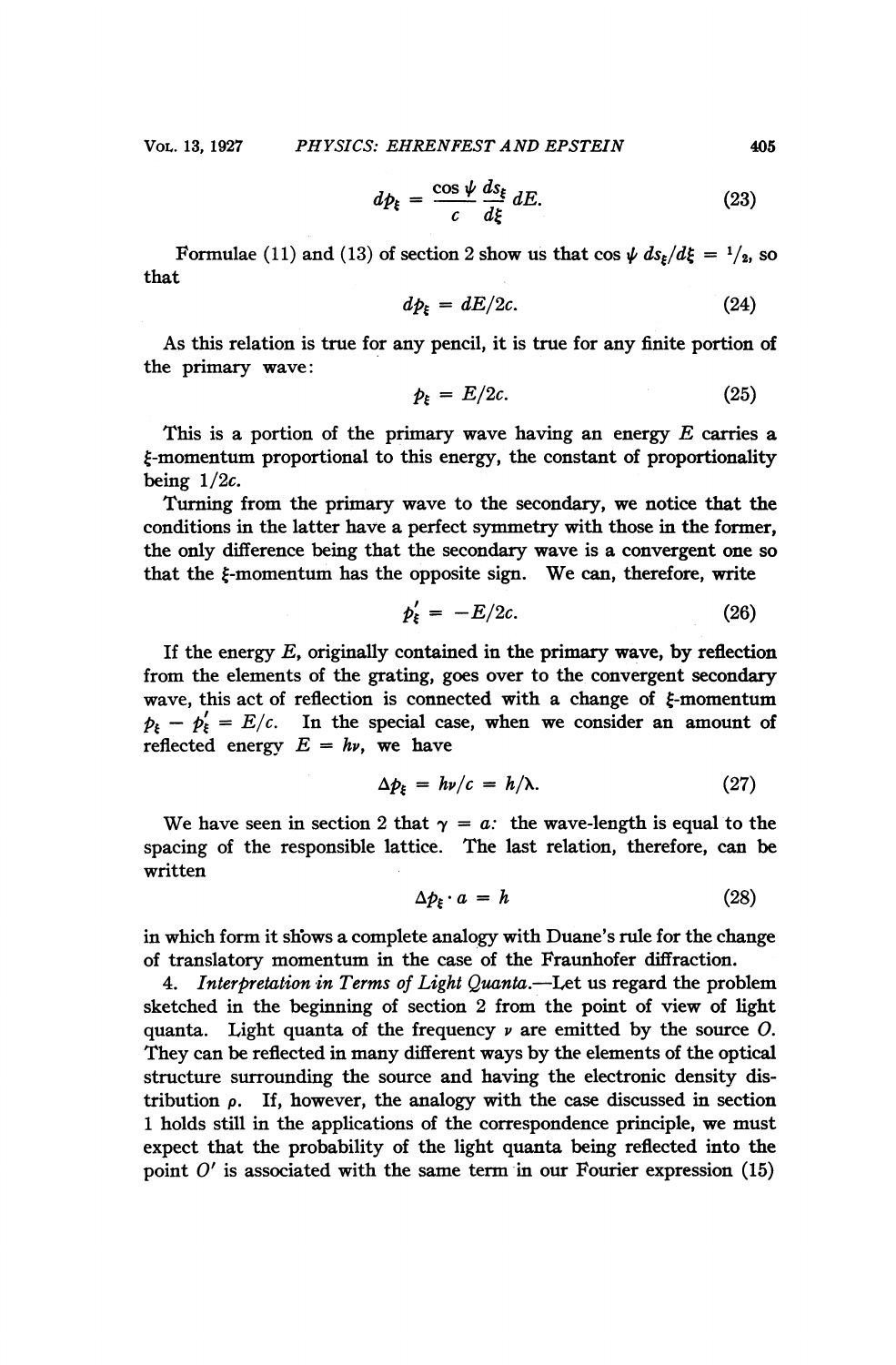which is responsible in the classical theory for converting the primary wave into a secondary wave converging towards  $O'$ . Speaking more definitely, the principles laid down in paper <sup>I</sup> let us expect that this probability will be proportional to the square of the amplitude  $A_{\omega n n n}$  of the responsible lattice, defined by the conditions (16) and (17).

The "mechanism" of this reflection can be described in the following way. Let us assume that our optical system is capable of a motion in which all the surfaces  $\xi$  = const. move in a normal direction so that each surface remains a confocal ellipsoid. The light quantum collisions of the aboveconsidered type are such that they impart to our optical structure just such a motion. For the  $\xi$ -momentum  $\Delta p_{\xi}$  which the system can pick up in a collision with a light quantum we have to introduce the same quantum restriction as in the case of paper <sup>I</sup>

 $\int \Delta p_t d\xi = h$ 

where the integral must be extended over a period of the corresponding lattice equal to  $a = \lambda$ , according to (18). We get again relation (28)

$$
\Delta p_{\xi} \cdot a = h. \tag{28}
$$

The mechanical meaning of the  $\xi$ -momentum possessed by our structure is the following. Let m be the mass density in any point of our structure,<br>then the kinetic energy of a volume element dV in its motion in the<br> $\xi$ -direction will be<br> $T = \frac{m}{2} (ds_{\xi}/dt)^2 dV = \frac{1}{2} m(ds_{\xi}/d\xi)^2 \xi^2 dV$ . then the kinetic energy of a volume element  $dV$  in its motion in the t-direction will be

$$
T = \frac{m}{2} \left( ds_{\xi}/dt \right)^2 dV = \frac{1}{2} m (ds_{\xi}/d\xi)^2 \dot{\xi}^2 dV.
$$

The  $\xi$ -momentum of this element is, therefore,  $\partial T/\partial \xi = m(ds_t/d\xi)^2\epsilon dV$ , while the total  $\xi$ -momentum becomes

 $p_t = \int m(ds_t/d\xi)^2 \dot{\xi} dV$ ,

the integration being extended over the whole volume of the structure.

Since the momentum acquired by the diffracting structure is supplied by the light quantum, the latter loses an amount of  $\xi$ -momentum equal to  $\Delta p_{\xi} = h/a = h/\lambda = h\nu/c$ . As we have seen in section 2, the ordinary cartesian momentum  $M_{\xi}$  in the direction  $\xi$  is connected with the  $\xi$ -momentum by the relation  $M_{\xi}ds_{\xi}/d\xi = p_{\xi}$ , so that the light quantum undergoes in the collision a change of the  $\xi$ -component of its cartesian momentum which, on account of the relation  $ds<sub>k</sub>/d\xi$  cos  $\psi = \frac{1}{2}$ , can be written

$$
\Delta M_{\xi} = 2 \cos \psi \ \Delta p_{\xi} = 2h\nu \cos \psi/c. \tag{29}
$$

The light quantum possesses a rectilinear momentum  $h\nu/c$  in the direction of its motion. In the moment when it crosses a surface  $\xi$  = const. the normal component to this surface is hv cos  $\psi/c$ , the tangential com-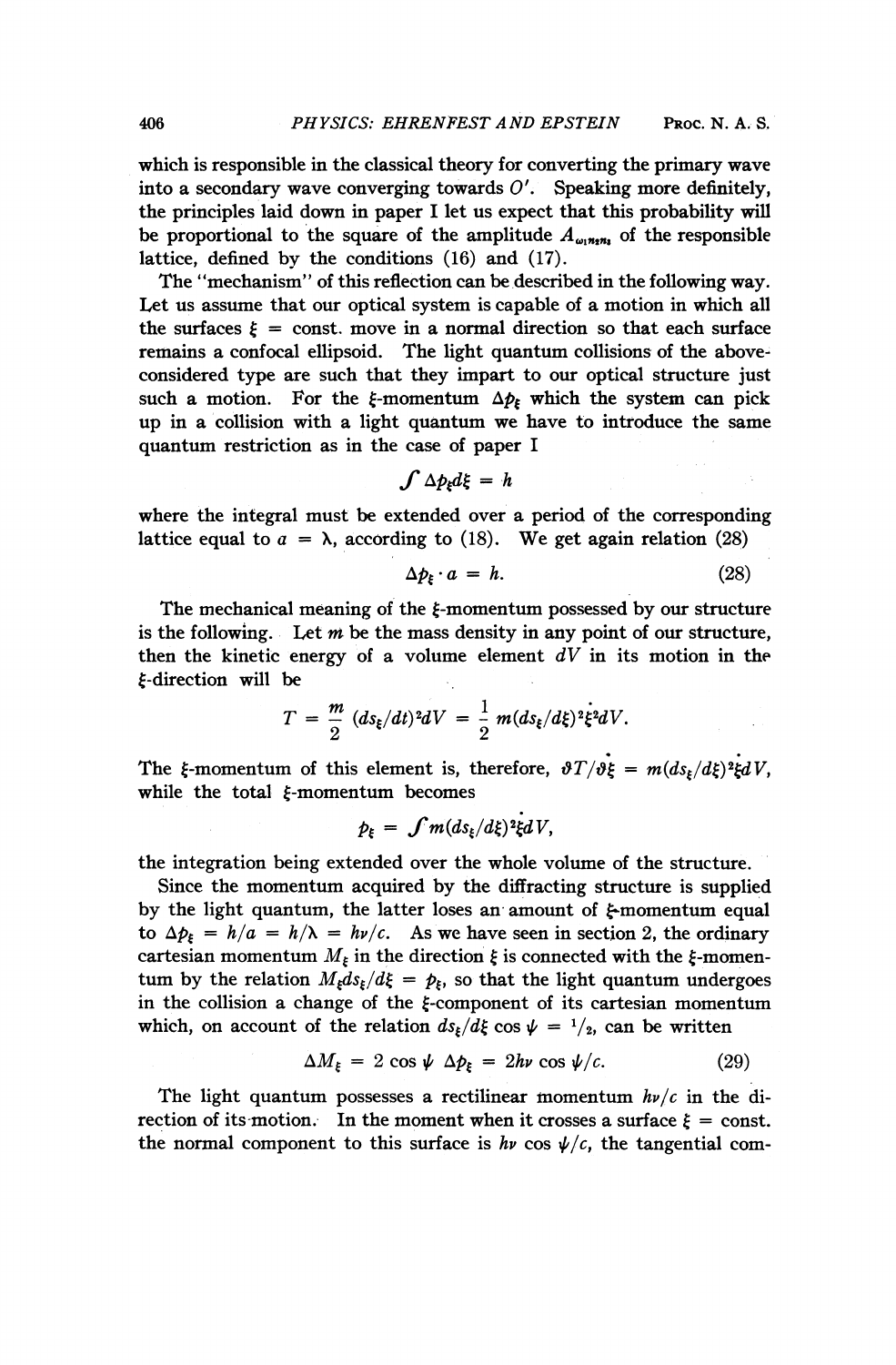ponent  $h\nu \sin \psi/c$ . Equation (29) shows us that in a collision the tangential component remains unchanged, while the normal loses the amount 2hv cos  $\psi/c$  and becomes, therefore,  $-h\nu$  cos  $\psi/c$  or oppositely equal to its value before the collision. This change corresponds to a regular reflection from a surface  $\xi$  = const. and brings, therefore, the quantum to the second focus  $O'$  of the surface.

These considerations show us that if we had a structure just consisting of the elementary ellipsoidal lattice, all the light quanta going out of the focus  $O$  would be reflected into the focus  $O'$ . In section 2 we have seen that exactly the same conditions prevail in the case of light waves following the classical theory. If we have a more complicated structure, the principle of correspondence suggests that the probability of light quanta behaving in this way will be proportional to the square of the amplitude  $A_{\omega n2n}$  of the responsible lattice. On the other hand, according to formula (14), the intensity of the wave converging into  $O'$  will be expressed just by the same quantity  $A^2_{\omega_1 n_2 n_3}$ . It follows that the classical theory and the above-sketched adaptation of the quantum theory give identical results.

5. Limitations of the Theory.—At first sight it could seem that the agreement between the classical theory and the quantum theory is just as good in the case of Fresnel diffraction as in the case of Fraunhofer diffraction. A closer examination shows, however, that there is <sup>a</sup> considerable difference between the two cases. To account for the Fraunhofer phenomena we represent the electronic density as a superposition of elementary lattices which is unique and independent of the incident and reflected radiation. The different types of reflection we could interpret as collisions with the individual elementary lattices. On the other hand, describing the Fresnel phenomena, we adapted the Fourier integral (15) to the special positions of the source of light and the point of observation. The system of elementary lattices is no longer unique, and even if we keep the source of light in a constant position, we still have a different system for every point in which we observe the intensity. An attempt to solve this difficulty by attributing to all these systems equal probability and by postulating collisions with the constituent lattices of all of them fails for the following reasons. The number of these lattices is an infinity of higher order and, if only one of them should contribute to the reflection we are interested in, the intensity of this reflection must be infinitely small. On the other hand, through every point in our space there pass light quanta reflected to an infinity of other points and the question arises why they do not contribute to the intensity in the first point. It is, therefore, clear that the phenomena of the Fresnel diffraction cannot be explained by purely corpuscular considerations. It is necessary to attribute to the light quanta properties of phase and coherence similar to those of the waves of the classical theory.5